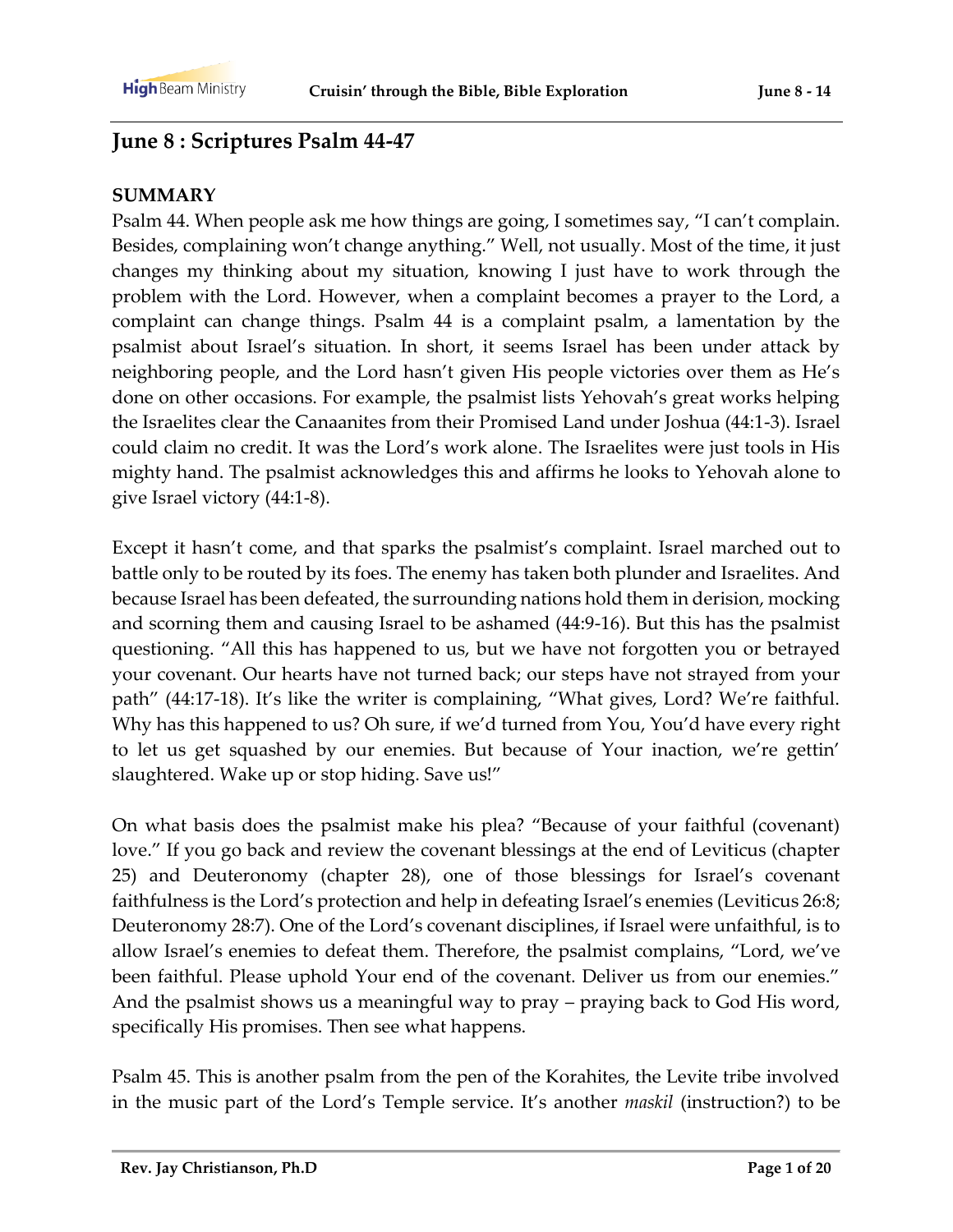played according to "The Lilies," perhaps a tune or style. It's a lovely psalm, a love psalm, with a wedding theme. It appears to be a psalm to be sung for a royal wedding. The psalmist begins by stating how moved he is by the occasion and moves to singing the groom's praises. The royal groom is a handsome, strong warrior. His "majesty and splendor" show as he rides in to marry his bride. God's throne is mentioned because the king's throne is an extension of Yehovah's throne, and the king is the Lord's anointed one. The psalmist notes that the groom is all perfumed up as he enters to the sound of music to join the entourage of other kings' daughters with the queen at his right hand. The psalmist calls for the new queen to forsake her family and national loyalties as she joins herself to her new "lord." Then the picture shifts from the wedding to the bride's chamber, where she is adorned splendidly and then escorted by her women companions into the king's palace. The psalm closes nicely with a wish that the king's dynasty will continue forever as the royal couple begins their new life together. Ah, how romantic!

Psalm 46. Psalm 46 is another Korahite psalm, "according to *Alamoth*." Your guess is as good as mine about what *alamoth* means. It's another one of those unknown musical notations. The psalm affirms and celebrates God's protection in times of trouble. Even if such times were uber-crazy and tempestuous, the psalmist wouldn't sweat it because God is Israel's refuge (46:1-3). Now, while a river is referenced in this psalm, it seems unlikely to have anything to do with a physical river. Jerusalem is built atop a low-lying mountain. There aren't any rivers there, only a few springs. Later rulers like King Herod of Jesus' day had to construct long-winding aqueducts to bring water to the city. I think I remember that King Herod's water system traversed about 35 miles! Given the context of Israel being protected, this "river with streams" seems to reference God's presence which is a delight to the city. Verse 5 clearly talks about Yehovah's presence in the city which will help Jerusalem stand firm. Should any nation try anything, the Lord will shout and metaphorically cause nations to tremble! But more than just executing war, the Lord's voice also commands peace to break out among the nations (46:9). Not only does He command it, but He also makes it happen! And that's why Israel can find refuge and reassurance with the Lord.

Psalm 47. This psalm takes me way back to the mid- 80s. We used to sing a song with this psalm as the lyrics. It was called "O Clap Your Hands" (by David Grothe), and you can still find it on YouTube. Psalm 47 is a wonderful song that praises the Lord big time and encourages people to make a big noise for Him! Why? Because from the Israelite's perspective, their God is enthroned over the whole earth (not just a nation or region). He's the One, True Almighty God over all gods and peoples! Not only does it paint a picture of the nations coming to worship Yehovah in the psalmist's day, but it evokes many prophesies throughout the scriptures that tell of a coming day when *all* the nations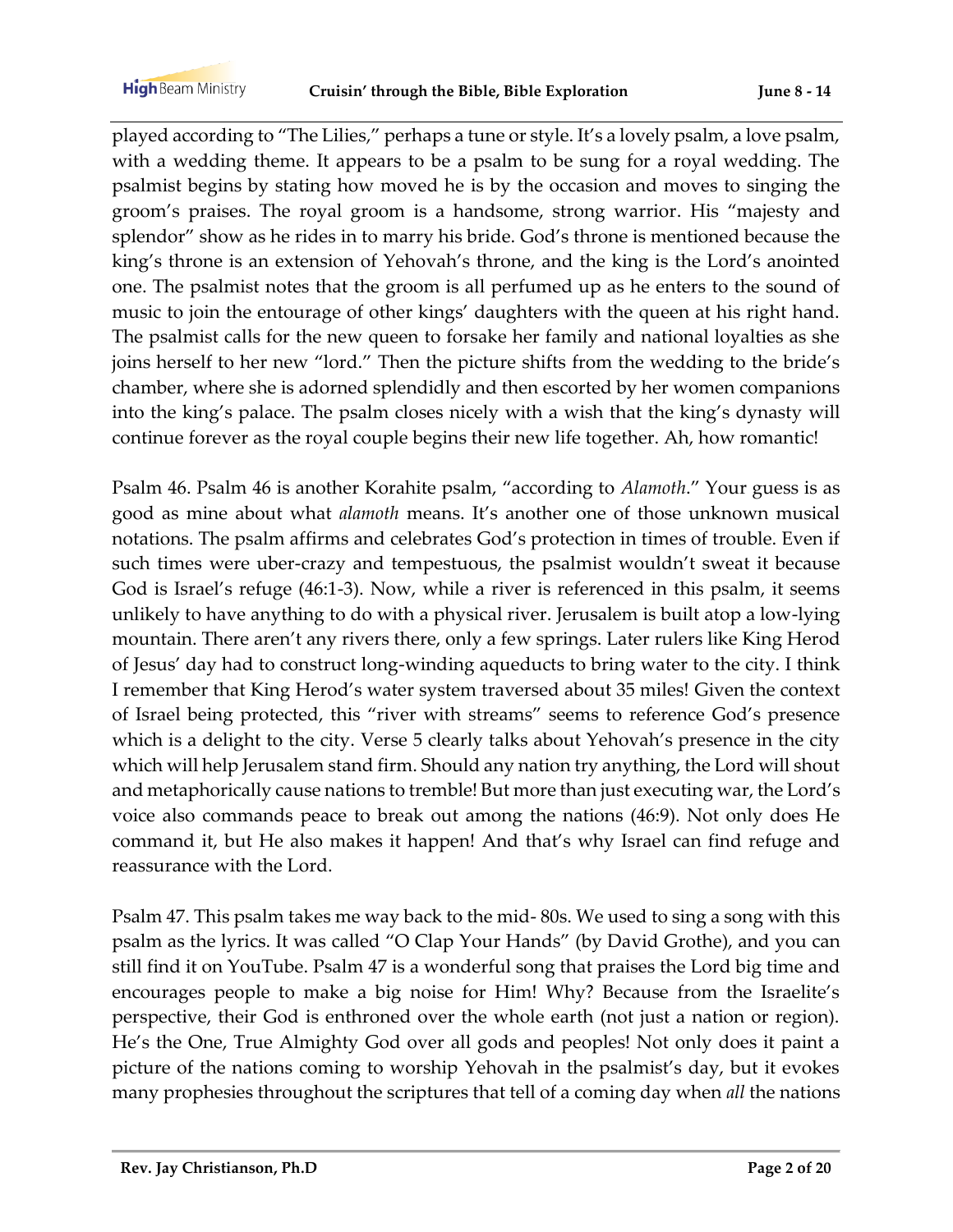will come up to Jerusalem to worship the only God when Jesus reigns from that great city over Israel and every race, tongue, and tribe!

#### **INSIGHT**

Psalm 46:6, 10 grabbed me as we read through this. Amid international turmoil, the Lord utters His voice, "Nations rage, kingdoms topple; the earth melts when he lifts his voice… 'That's enough! Now know that I am God! I am exalted among all nations; I am exalted throughout the world!'" The Bible says that at the end of a terrible time called the Great Tribulation, Jesus will return to earth to take humanity and this planet to an entirely new level.

In this current age, nations rage against nations. Israel has been reborn, but not without near-constant attacks and threats. This turmoil will culminate in a pitched battle for the land and for Jerusalem, the epicenter of God's plan ("Israel as God's epicenter" – hat tip to Joel Rosenberg, author of many fine End Time novels). As Israel's and the Jewish people's King, Jesus will return to defeat Israel's enemies and establish a worldwide rule from Jerusalem, "The moon will be diminished, and the sun will fade, since the Lord of heavenly forces will rule on Mount Zion and in Jerusalem, glorious before his elders" (Isaiah 24:23) and "When the Son of Man comes in his glory, and all the angels[g] with him, then he will sit on his glorious throne" (Matthew 25:31). Jesus' arrival will be heralded by a shout, "For the Lord himself will descend from heaven with a shout, with the archangel's voice, and with the trumpet of God, and the dead in Christ will rise first" (1 Thessalonians 4:16).

Could it be that Jesus' shout will be the same as the apparently prophetic from Psalm 46, "That's enough! Now know that I am God! I am exalted among all nations; I am exalted throughout the world!"?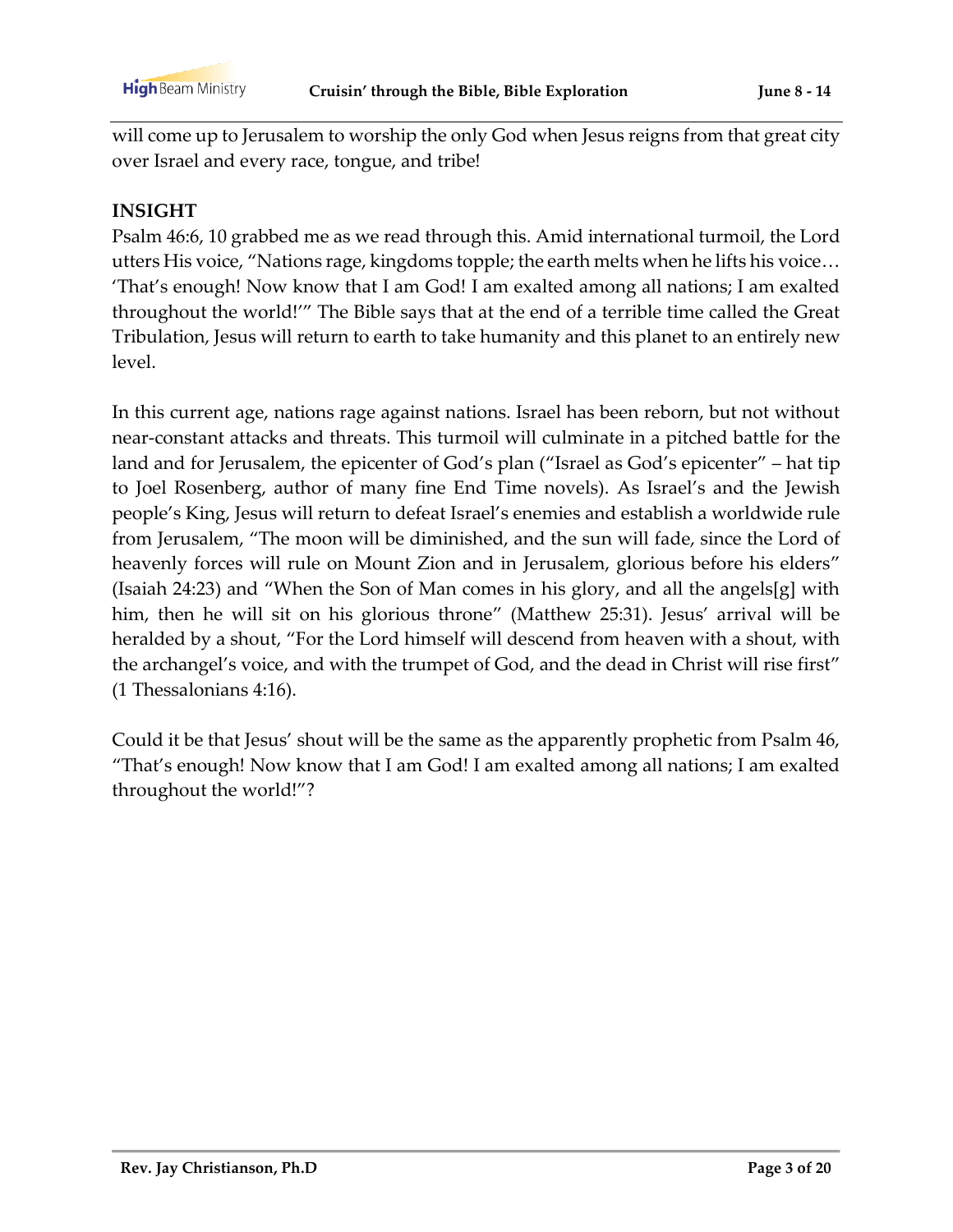## **June 9 : Scriptures Psalm 48-50**

#### **SUMMARY**

Psalm 48. This psalm by the sons of Korah is an ode to Yehovah and the place of His throne, Jerusalem. It is amazing to stand in Jerusalem. You can stand in one place in the Jewish Quarter and see the ancient world (Hezekiah's Wall), the modern world (all around you), and the future (the Mount of Olives, the place to which Jesus will return). Jerusalem is a head-spinning complicated place in a complicated state, Israel. It is the hope of many people (Jews and Christians) and the bone in the throat of her enemies. Why? Because it's ground-zero to God's world-redeeming plan. Jesus' death and resurrection began God's march toward redeeming the world as it was created, and Jesus' return will start to seal it. And after Satan has been defeated entirely, Jerusalem will remain the center of God's work on earth (Zechariah 8:2).

For centuries the Lord's presence in His Temple in Jerusalem, from King Solomon's day to the Babylonian captivity. This psalm sings of God's greatness in Jerusalem (48:1-3), the nations' reaction to God's formidable greatness in His city (48:4-11), and a final celebration of God's presence in the city (48:12-14).

The NKJV Study Bible states, "Psalm 48 unites with Psalms 46 and 47 to form three great psalms of praise to God for His kingship and his love for the holy city of Jerusalem. This emphasis on Jerusalem has led many scholars to speak of these psalms as "Songs of Zion."

Psalm 49. This psalm is a straightforward declaration about how worthless wealth is in life. The psalmist tells us he has some great wisdom to share with us (49:1-4) and proceeds with a question, "Why should I fear in times of trouble?" (49:5). The wicked have cause to fear because they trust in their wealth (49:6) which can't keep them from dying and losing everything they've worked so hard to gain (49:12). Instead, like sheep, death will shepherd them all into the grave (that's some excellent imagery there!). On the other hand, "the upright will rule over them in the morning," which seems to refer to a resurrection of the righteous. The psalmist speaks of his hope for resurrection and preservation from forever death in 49:15. At the psalm's end, the psalmist lays his wisdom on us. Because wealth can't keep you from death, don't envy the wicked or those who accumulate wealth. Wealth without understanding (of God and His ways) is like a senseless animal that dies.

Psalm 50. Psalm 50 is one by Asaph, which places the psalm's composition around King David's time. It's a wisdom psalm, one of 12 attributed to the Davidic worship leader.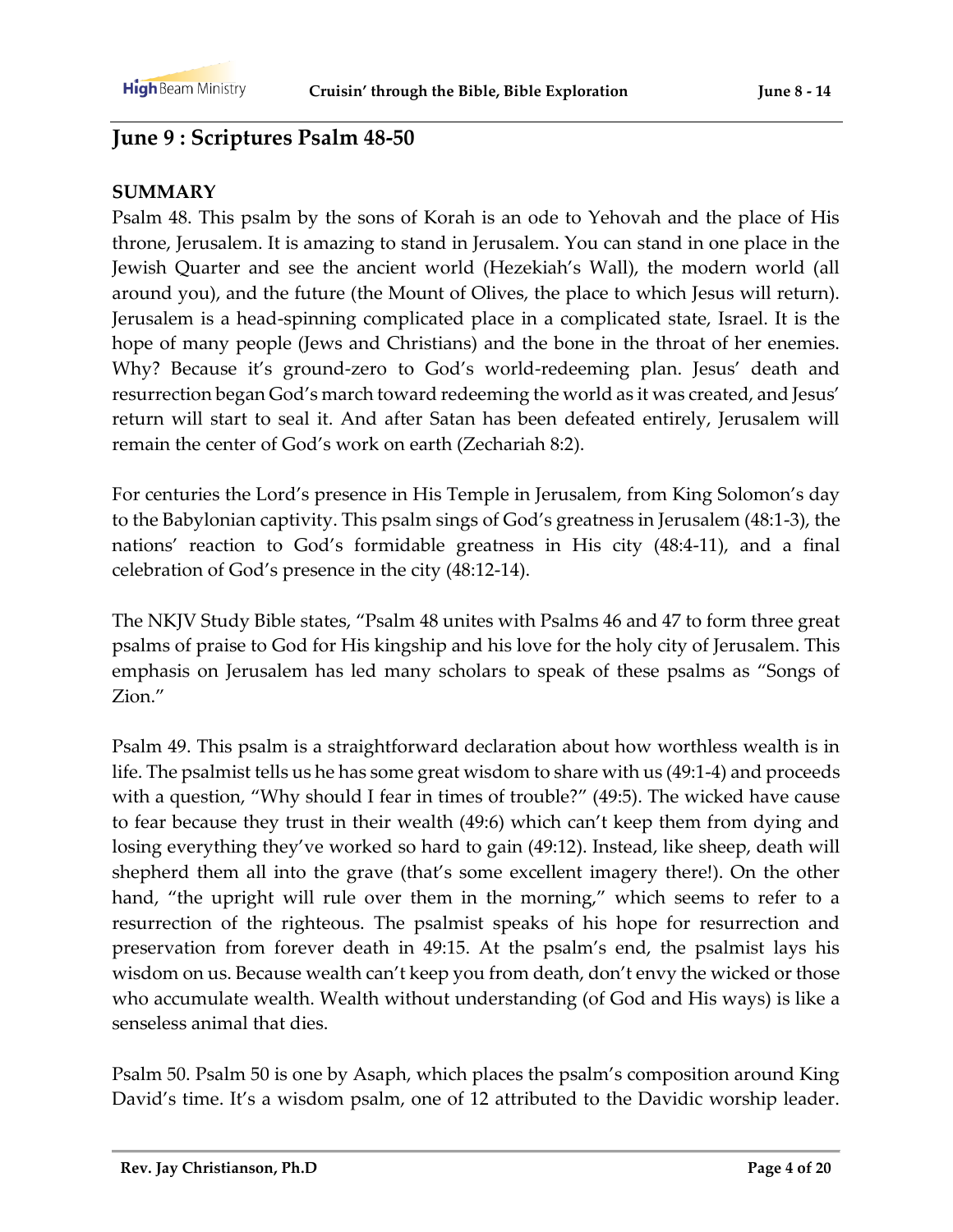**High** Beam Ministry

The psalm's theme is God as Judge and shows Him arriving on the scene to judge His people (50:4-6). He hasn't come to rebuke them but gives them instructions about their sacrifices. Although He does not need sacrifices because everything belongs to Him anyway, He welcomes their offerings and promises to answer their call when they need rescuing.

On the other hand, God does rebuke the wicked for their rotten, covenant-breaking ways. They talk a good game, but their refusal to live God's ways makes their talk worthless to Yehovah. For that, He will rebuke them (50:21). How can they possibly avoid such a rebuke from God? The psalmist says, Whoever offers a thanksgiving sacrifice honors me, and whoever orders his conduct, I will show him the salvation of God" (50:23). In other words, worship the Lord and watch your ways. Good advice, don't you think?

#### **INSIGHT**

Death is inevitable. We will all die. Perhaps you're feeling the pain of recently losing a loved one. Because of the pain and loss of death, people have searched for how to escape death or at least put it off for as long as possible. All of our efforts to push away death are to no avail. We may succeed for a few extra moments in life because we have good health care, can afford healthy food, or are in nice homes and not exposed to the elements. But death will come, eventually.

The psalmist wrote, "They trust in their wealth and boast of their abundant riches. Yet these cannot redeem a person or pay his ransom to God since the price of redeeming him is too costly, one should forever stop trying—so that he may live forever and not see the Pit" (Psalm 49:6-8).

Even in the Hebrew scriptures, some 1,000 years before Jesus, the idea of our need for salvation that only comes from God and only His way is clear. Whine if you will. Fuss if you must. But the truth is humanity left God's presence when Adam and Eve sinned. We were transferred from the kingdom of light (Eden) into the realm of darkness (the world, unable to connect with God and under satanic pressures and influences). As you may recall, redemption is the process that restores an estranged family member to their family. Knowing that, the psalmist says, "No one can use riches to buy their way back into God's family because the price to pay is too high." True. What person can buy off death and stay alive? Therefore, the psalmist says, "So stop trying!" The psalmist recognizes the need for a price to be paid but knows it's impossible. What's the price that each person is required to pay?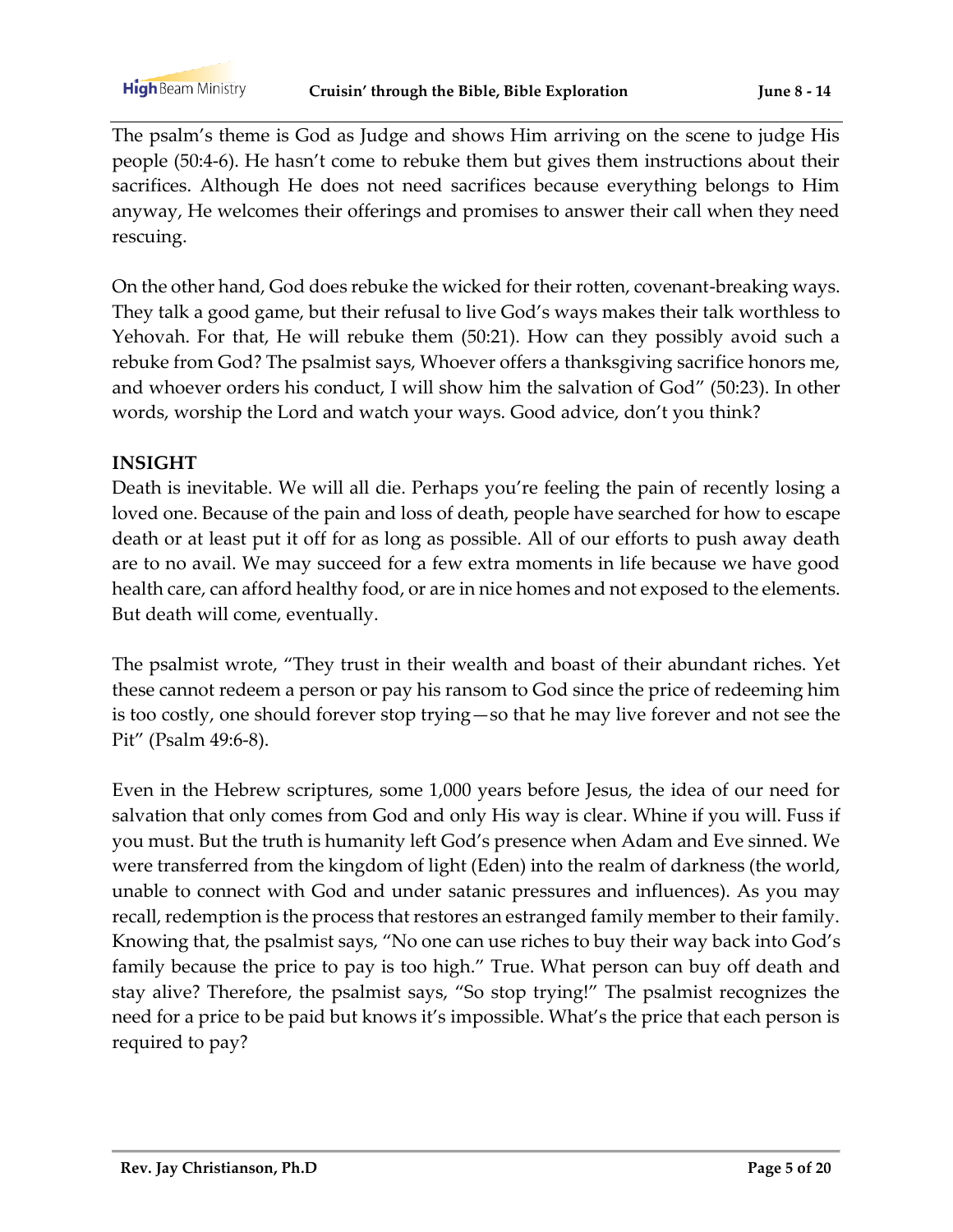**High** Beam Ministry

"For the wages of sin is death, but the gift of God is eternal life in Christ Jesus our Lord" (Romans 6:23). If you've sinned, the price is death. But how can you pay the price of death to be preserved from death? Obviously, someone else has to pay a death to redeem you from death. And that's what Jesus did. The psalmist saw the need, but it took almost 1,000 years to reveal the One who would be able to meet that need.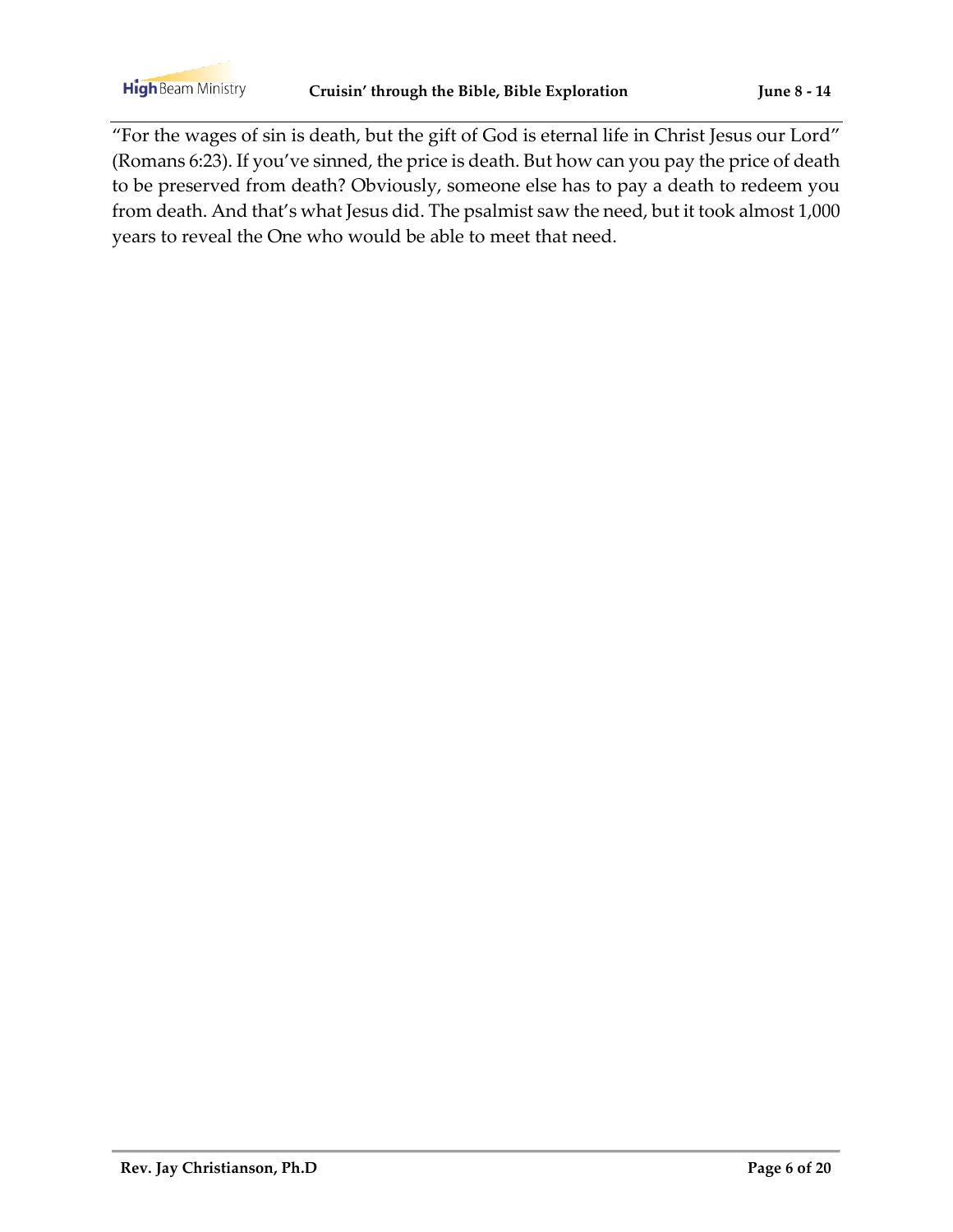# **June 10 : Scriptures Psalm 51-54**

#### **SUMMARY**

Psalm 51. This psalm from David's heart is one of my favorites of all the psalms. I first heard it as a young boy in church, probably around nine years old. After the offering was received, the ushers would bring it up to the front. The pastor would receive the offering plates and place the offering on the altar as the congregation sang Psalm 50:10-12. Even as I write this, I can still hear the song's sound inside my head.

Psalm 51 is a deeply moving piece; the heading helps us understand why David wrote it. If you've followed along in the reading, hopefully, you will remember King David's adultery with another man's wife. This grave sin set in motion a series of sins and judgments that rocked David's world and affected the entire nation of Israel. But the full repercussions of David's sin didn't hit right away. He slept with Bathsheba, had her husband killed in battle, and covered his sin from everyone's eyes but the Lord's. David ignored his sin, but the Lord didn't. Just after his son was born, the Lord spoke to Nathan, the prophet, and told him to drop a bombshell of an indictment on David. As we learn from this psalm, the king had been covering up his sin for almost nine months, which weighed heavily on him. When David reached his breaking point, Nathan thrust his finger in David's face and exclaimed, "You are the man!" (2 Samuel 12:7). With that, the flood of emotions from David's extreme guilt burst. He confessed his sin with tears and cries. This psalm is his cry.

He pleads for the Lord's forgiveness and cleansing for such terrible sins (51:1-2). Although David sinned against many people during this tawdry episode, he knows it comes down to sinning against the Lord and the Lord alone. He knows God is entirely just and righteous in whatever punishment he declares for David. In essence, David throws himself at the mercy of the divine court. He knows God wants the truth, the whole truth, and nothing but the truth. And so he admits it all before the God who knows everything and is the only one who can forgive and restore him.

His string of pleas is heart-wrenching. "Purge me, wash me, make me hear joy and gladness, don't look at my sins, blot out my sins, give me a new heart and a new spirit, don't throw me from your presence, and don't take your Spirit from me (as you did to Saul). Instead, restore and uphold me, and I'll tell other sinners how you treated me. I'll encourage them to return to You." Beautiful!

David goes on beseeching Yehovah to forgive him for murdering Uriah (51:14), and should the Lord do so, David will sing His praises! There's no doubt that David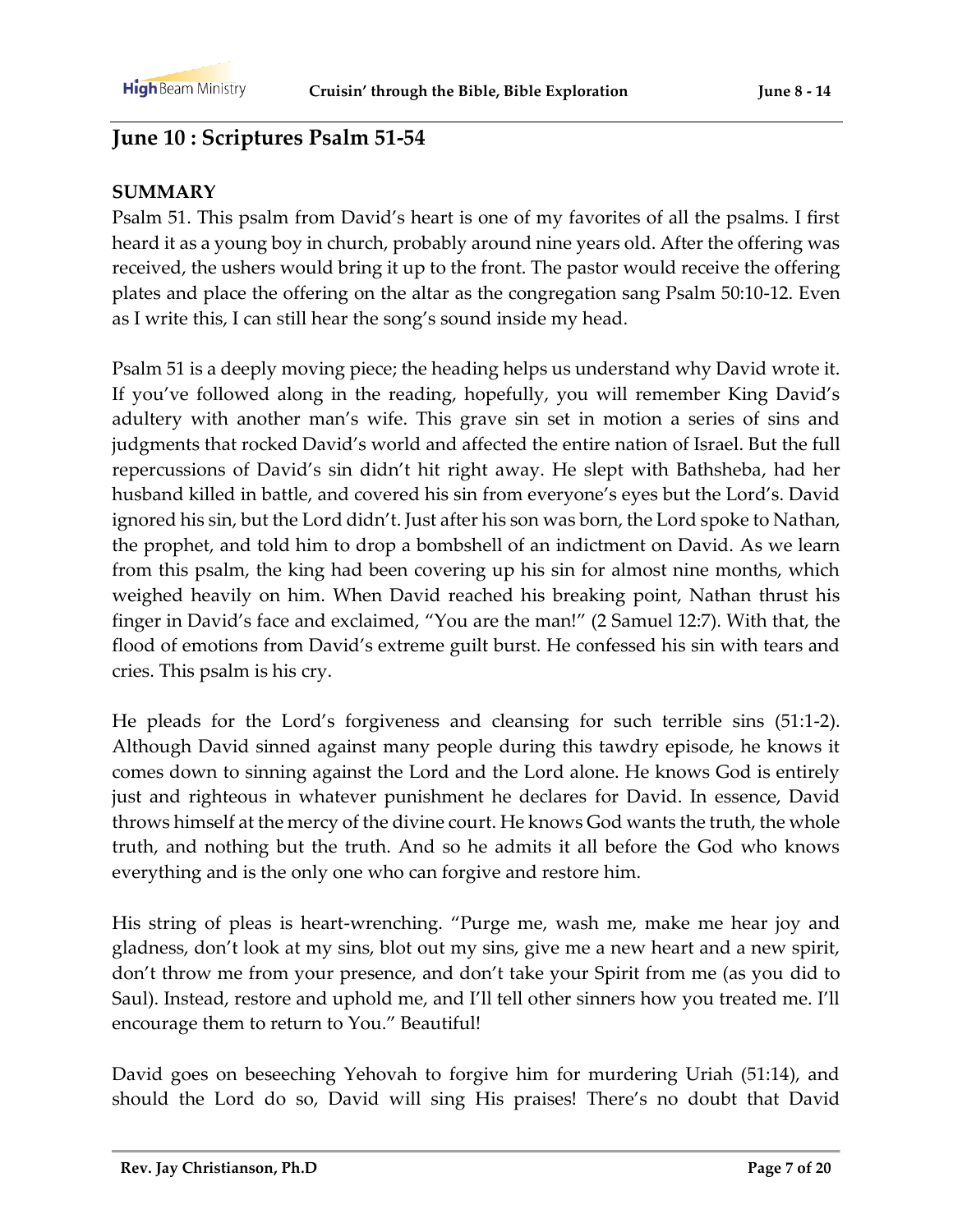participated in the Temple's sacrificial service from the time he sinned until Nathan's revelation. Still, none of those offerings forgave the guilt of the sin he refused to confess and repent. David shares a sweet truth with us, "You don't want sacrifices. If I gave an entirely burned offering, you wouldn't be pleased. A broken spirit is my sacrifice, God. You won't despise a heart, God, that is broken and crushed" (51:16-17). When it comes to sin, religious works mean *nothing* and *do nothing*. *God is after our hearts*. The offering is acceptable only when the heart is right with God (51:19).

Psalm 52. In 1 Samuel 22, Doeg the Edomite ratted out David, who was on the run from King Saul. Saul wanted to kill David because he knew God anointed David to be Israel's next king. He feared for his kingdom and his son, Jonathan's, succession to the throne, although Jonathan was devoted to David, and kingship didn't matter to him. This psalm was David's response when he learned Doeg had gone to King Saul. Although Doeg thinks he's so great by squealing on David, he's just an evil person that the Lord will take down (52:5). And rather than the accolades Doeg wants, he'll get jeers from good, godly people as a villain. On the other hand, David will thrive and prosper because he trusts Yehovah (52:8).

Psalm 53. And speaking of fools, psalm 53 is about foolish people who refuse to acknowledge God (53:1). A fool is someone who refuses to follow the Lord's moral standard. Yes, a fool can be an intelligent fool. Therefore, "They are corrupt and do horrible deeds; not one of them does anything good" (53:1). See? There's the lack of morality factor. So what is the Lord going to do? He's going to examine the people to see if there's anyone who seeks Him and walks in His ways (53:2-3). Nope. Humanity is prone to foolishness because of our fallen nature. What about the foolish people who continue to reject the Lord and attack Israel (53:4)? God will judge them ("scattering the bones" commonly refers to the final judgment of the wicked. They rejected God, so He will reject them. On the other hand, God will deliver Zion, His people.

Psalm 54. Here we have another psalm based on David's life experience. David was hiding among the Ziphites, and they, too, ratted him out to King Saul (1 Samuel 23). It's a simple two-part psalm. The first part is David's cry to God for deliverance from those seeking his life, and he wants to be proven innocent. But unlike those who have betrayed or are trying to kill him, David relies on the Lord. He knows the Lord will sustain him and bring his enemies down. Therefore, in faith, David will offer a free-will sacrifice to celebrate his deliverance when the time comes.

#### **INSIGHT**

Psalm 51 is a beautiful follow-up to the insight about Psalm 49. David knows there is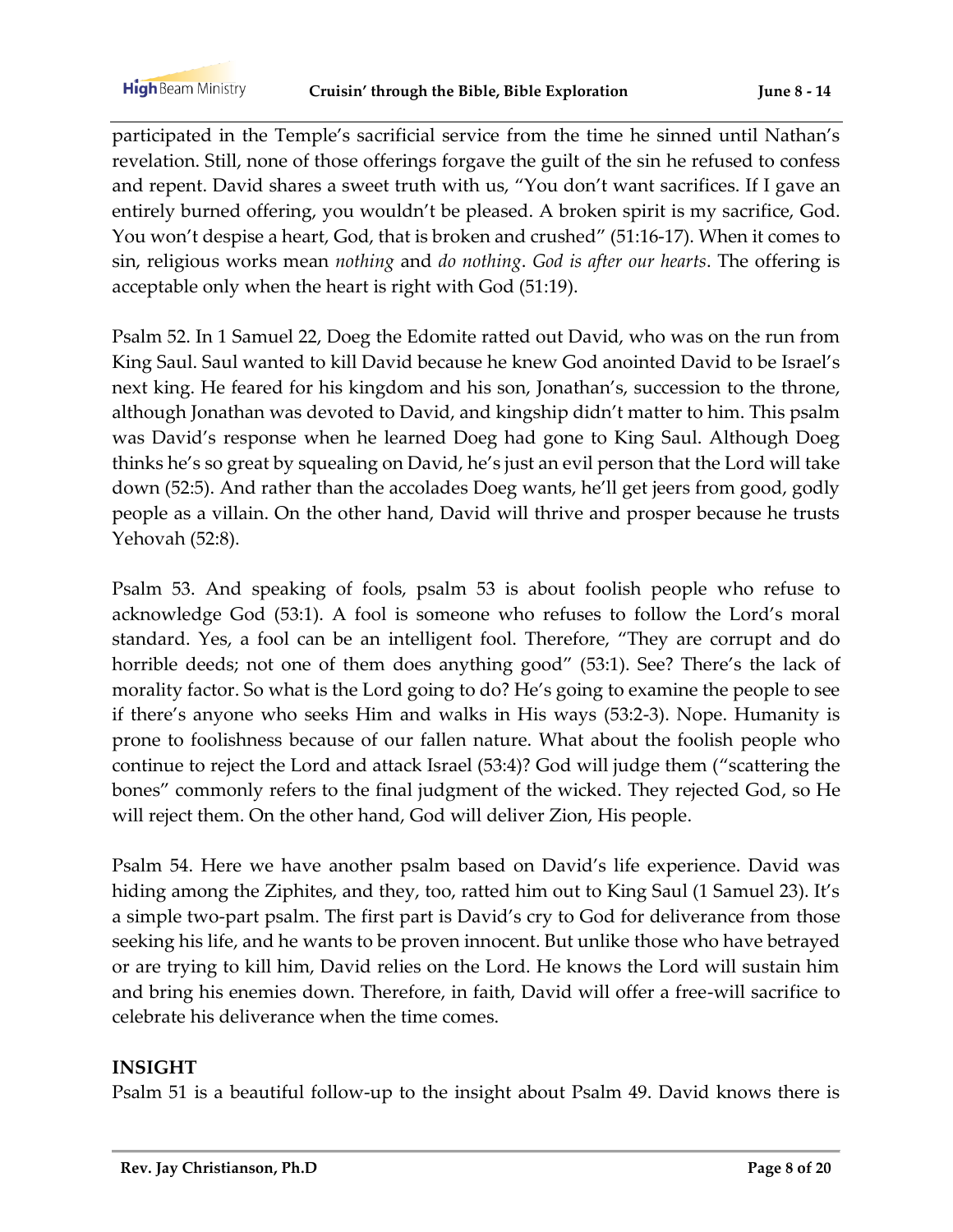nothing he can do to get out of the guilt and condemnation he feels because of his terrible acts. What David brings to the "salvation table" shows us to throw ourselves on God's mercy. "I got nothing, Jesus. Help." That is our starting point to be restored from the satanic kingdom of this world into God's kingdom of life (Colossians 1:13-14). Do you see the redeem/transfer idea in the verse connected with Jesus' work? We need to throw ourselves on God's mercy offered through Jesus and continue living in His mercy to live a life that glorifies Him.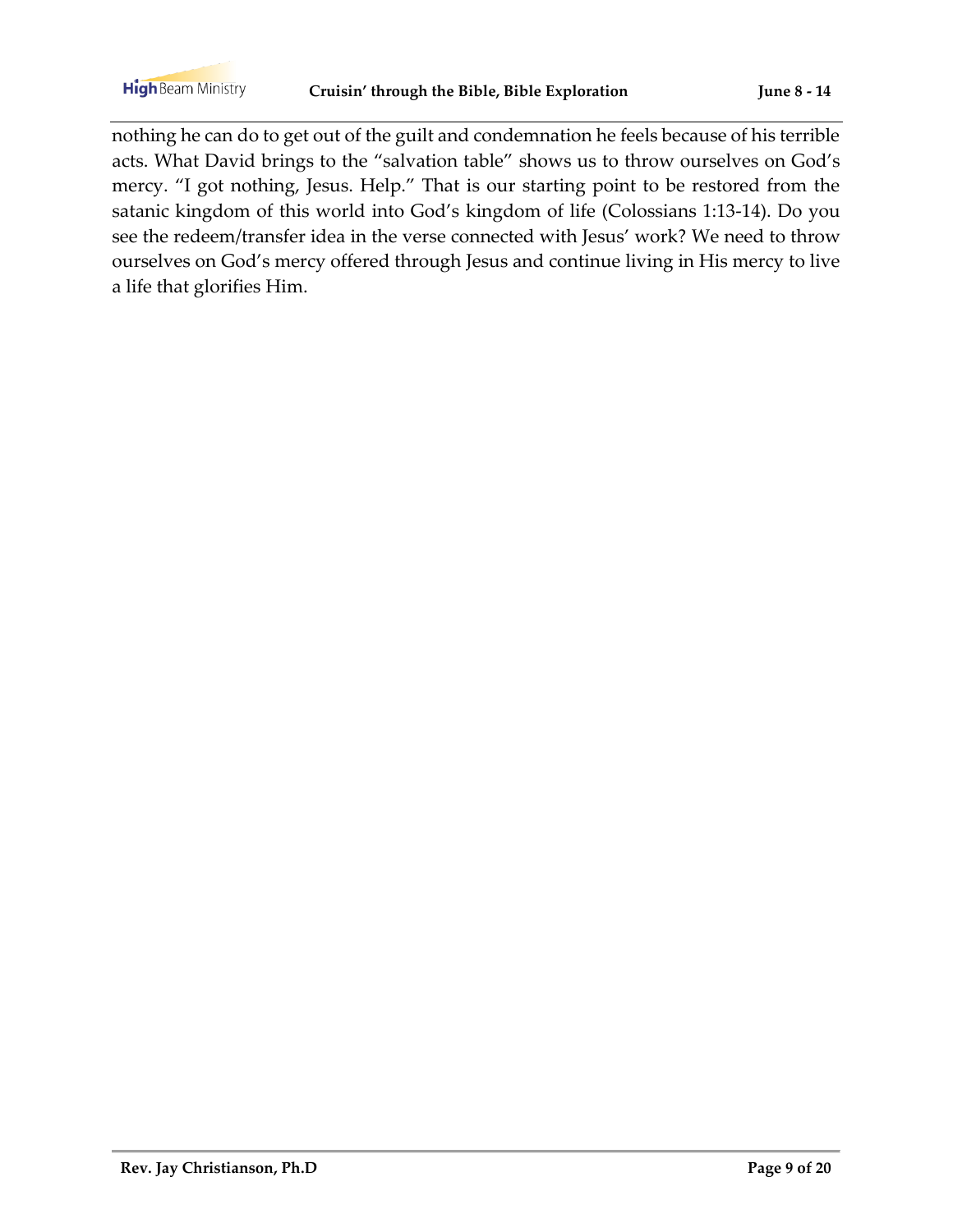# **June 11 : Scriptures Psalm 55-58**

### **SUMMARY**

Psalm 55. This psalm is bitter because the enemy plaguing David is a friend (55:12-14, 20). The emotion in the psalm comes from betrayal. David is upset by his enemy's attack against him; at this point, we don't realize it's his former friend (55:1-3). His enemy's attack has brought so much overwhelming distress to David that he just wants to fly away and hide from whatever his attacker is doing to him (55:4-8). He again calls down the Lord's judgment on the wicked as David often does (55:9). Reading his description of a violent city full of strife and crime reminds me of many cities in the United States that experienced the George Floyd riots and the surge in crime because of the "defund the police" movement. But the violence and crimes caused by strangers aren't at the heart of David's dire lament. It's his friend's betrayal that's struck him so painfully.

A betrayal is a stunning form of violence because it tears so hard at one's soul and emotions. It hurts so deeply because we've allowed ourselves to be vulnerable to the other person, and the betrayer has used that vulnerability to strike deep and hard. It's unimaginable at times how someone who has been such a close friend could turn against someone who trusted them, even with their life. But it happened to David.

David's reaction is understandable. While he calls down their judgment from God, David affirms the Lord's ability to save him (55:16). Even in his deepest despair over his betrayal, David knows Yehovah hears and will help him. The Lord will go after his enemy, so David only has to draw close to Him. David returns to his former friend and describes his duplicity. Outwardly, he's the picture of reassuring friendship. Inwardly, it's knives out. What a creep! David comforts himself with two truths. 1) He can throw all his cares on the Lord who will sustain him, and 2) the Lord will deal with the betrayer as He does with all the wicked. For that, David can trust the Lord.

Psalm 56. David unleashes another lament in Psalm 56, which covers the same event as Psalm 34 when David fled to Philistine territory and got himself in a lot of trouble. The psalm is about trusting God in a bad situation. Despite his foes coming against him (56:1- 2), David will trust the Lord for help (56:3-4). After all, his attackers are just mortals. David's support comes from GOD! He describes what his opponents are doing as they lie in wait to get David, and yet, David knows the Lord watches over him (56:8-9). And so, not only will David praise God for His help, but he will fulfill his vow to worship the Lord through a sacrifice for the deliverance to come.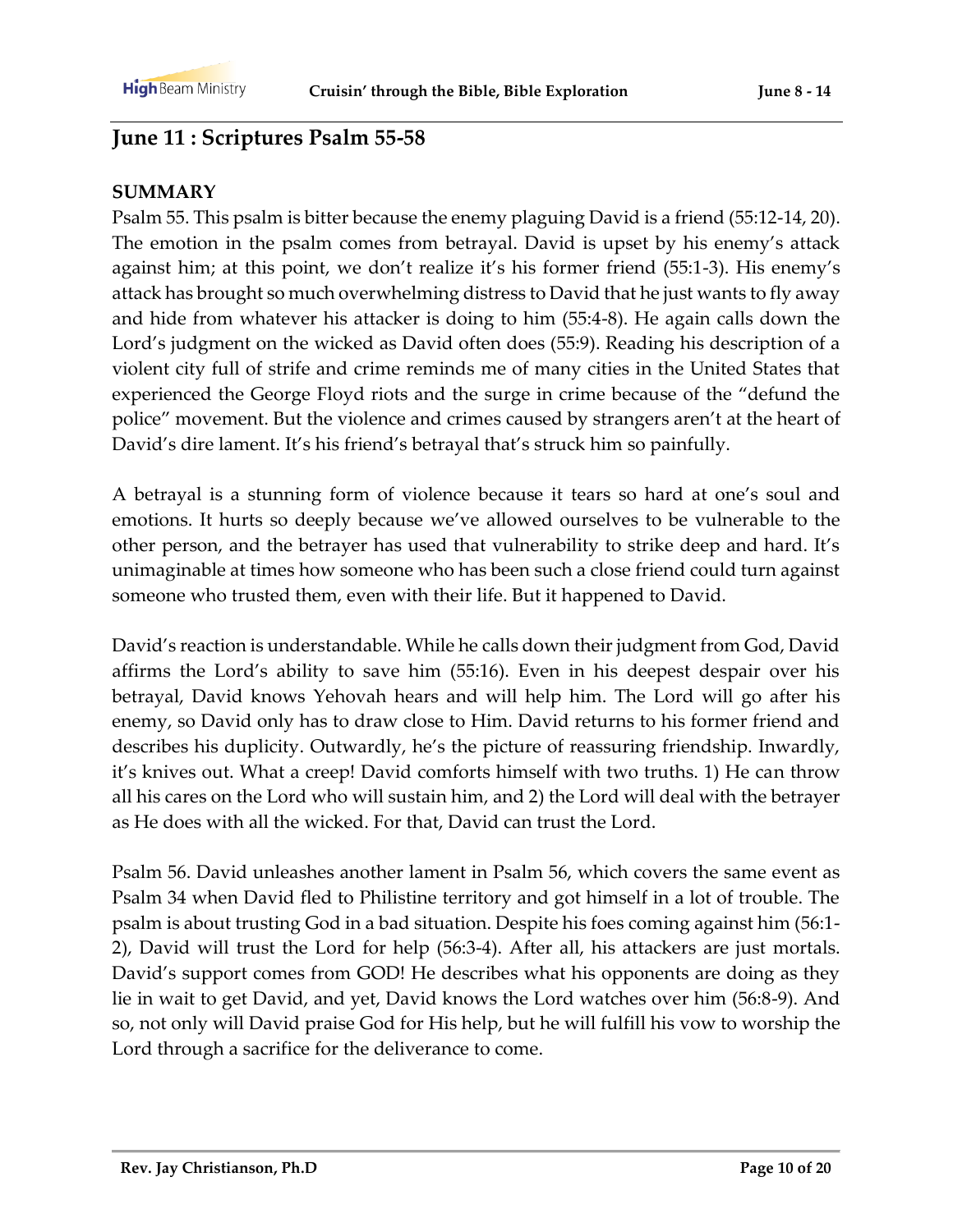Psalm 57. By now, it seems we're in a series of "David's in trouble" psalms. The heading says David wrote this palm while on the run from Saul. It's related to the event when David hid in a cave, likely when he had the opportunity to kill Saul when the king went into the dark cave where David and his men were hiding farther back (1 Samuel 24). It's interesting to know the back story of the psalm because the story shows through the verses. David hides in a cave until the danger is gone, "Be gracious to me, God, be gracious to me, for I take refuge in you. I will seek refuge in the shadow of your wings until danger passes" (57:1). And in the dark, you can almost hear David whispering for God's protection (57:2-3). Poetically, he describes the danger all around him (57:4-6), but David knows they, not he, will be destroyed. Therefore, David will erupt in praise as he remembers the Lord's deliverance. He sings about Yehovah's faithfulness.

Psalm 58. I don't know what set David off to write this psalm, but it's definitely about a grave injustice. At the very start, he accuses the "mighty ones" of judging the people unjustly to the point of bringing violence to the land. But as a friend of mine says, "Evil's gonna evil." And does evil ever evil! David's description is so on the mark when we see gross injustices all around us. The innocent are punished, and the guilty are treated lightly or set free. I have to admit, I'm with David on this one, "God, knock the teeth out of their mouths; Lord, tear out the young lions' fangs. May they vanish like water that flows by; may they aim their blunted arrows. Like a slug that moves along in slime, like a woman's miscarried child, may they not see the sun." And yet, we're called to pray for our enemies, right? Right. We can pray the Lord saves them if they'll turn to Him, and the Lord saves us from them if they won't. And in the meantime, let's pray for Godbacked justice to prevail because it's sweet when it comes!

#### **INSIGHT**

In Psalm 55, we see another picture fulfilled in Jesus' life. It wasn't an enemy who betrayed Jesus. It was one of His close disciples who betrayed Jesus with a kiss. How terrible! A sign of devotion and friendship on Jesus' cheek became the dagger Judas thrust into Jesus' back. These words come alive, "Now it is not an enemy who insults me—otherwise I could bear it; it is not a foe who rises up against me—otherwise I could hide from him. But it is you, a man who is my peer, my companion and good friend! We used to have close fellowship" (55:12-14).

As a lesson for us, when we experience such a terrible betrayal, we can learn from David how to handle it, "Cast your burden on the Lord, and he will sustain you; he will never allow the righteous to be shaken… I will trust in you" (55:22-23)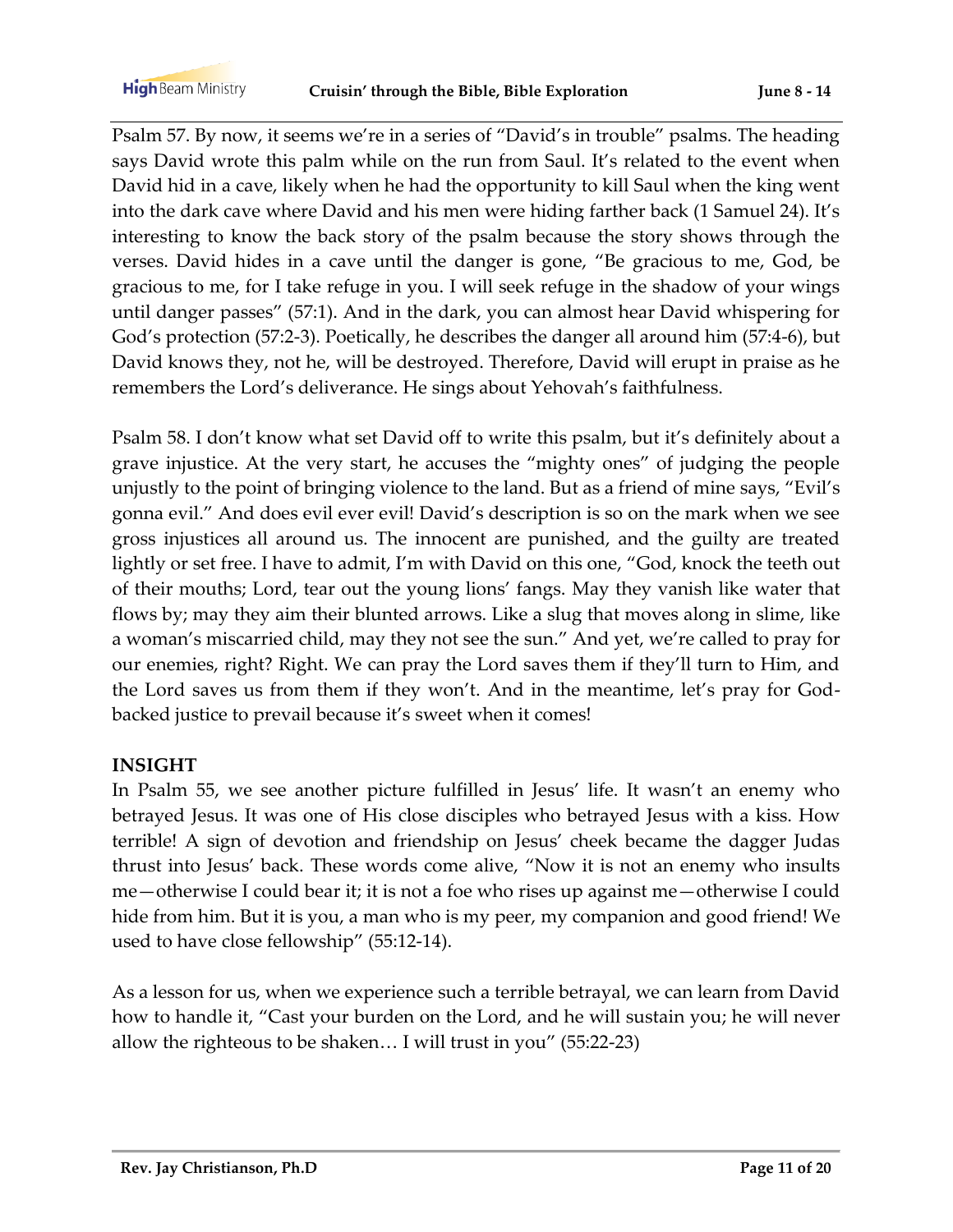# **June 12 : Scriptures Psalm 59-63**

### **SUMMARY**

Psalm 59. Again, we have another threat to David's life. The heading says, "When Saul sent agents to watch the house and kill him," and we find the event in 1 Samuel 19:11-17. Psalm 59 begins with David's prayer to the Lord for rescue (59:1-5), followed by David's assessment of the threat. Those who are trying to take his life are like wild dogs, growling and snarling as they skulk around David's house for their opportunity to strike. They're confident because they don't think anyone knows their plan or hears them (59:6-7). But the Lord does! David understands the Lord laughs at them and will deliver His righteous man. Therefore, David expresses his hope in the Lord (59:9-10). Verse 11 starts David's second imprecatory prayer (a prayer of ill toward one's enemies). But the remarkable thing is David doesn't want the Lord to strike down those who seek his life but to foil their plan, wreck their lives, and make them walking examples to others of what the Lord does to the wicked (59:13). In the meantime, the "dogs return," and David finishes his psalm with a hymn of praise to the Lord. What a declaration of hope those last two verses are!

Psalm 60. And now we have a military psalm. The heading says it's a teaching, so perhaps David wrote this after being inspired by a defeat (perhaps after fighting Mesopotamia and Syria of Zobah) and then encouraged by Joab's victory against the Edomites in the Valley of Salt. Such a psalm might be sung during training or military exercises to reassure and encourage the troops of the Lord's victory even after a setback.

The first part is David's dismay after a defeat. We would say, "Yeah, we lost," but David uses the wonderfully picturesque language of being "cast off and broken us down, displeased with us, shaking the earth and breaking it up, making his people drink the wine of confusion." Wow! Not a good day at the office, David. But God has given His people a banner, i.e., a victory and a sign of success. According to David, why did God save His people, Israel? Because He loved them (60:5). Then God speaks in 60:6-8. He tells the troops that He's in charge and can do what He wants to their enemies. David responds by acknowledging that only God can give him and Israel their victory (60:9-12).

Psalm 61. This psalm is a medium-sized lament. David is down, and he feels overwhelmed. Isn't this something to which all of us can relate? There are days when we feel besieged by the cares of life. David has a cure for that – think about how the Lord lives above the circumstances of our lives, and because He's with us, He can lift us above such things, give us help and hope, and become that place of refuge. By that, I mean we think about how the Lord knows what we're going through and what we need to handle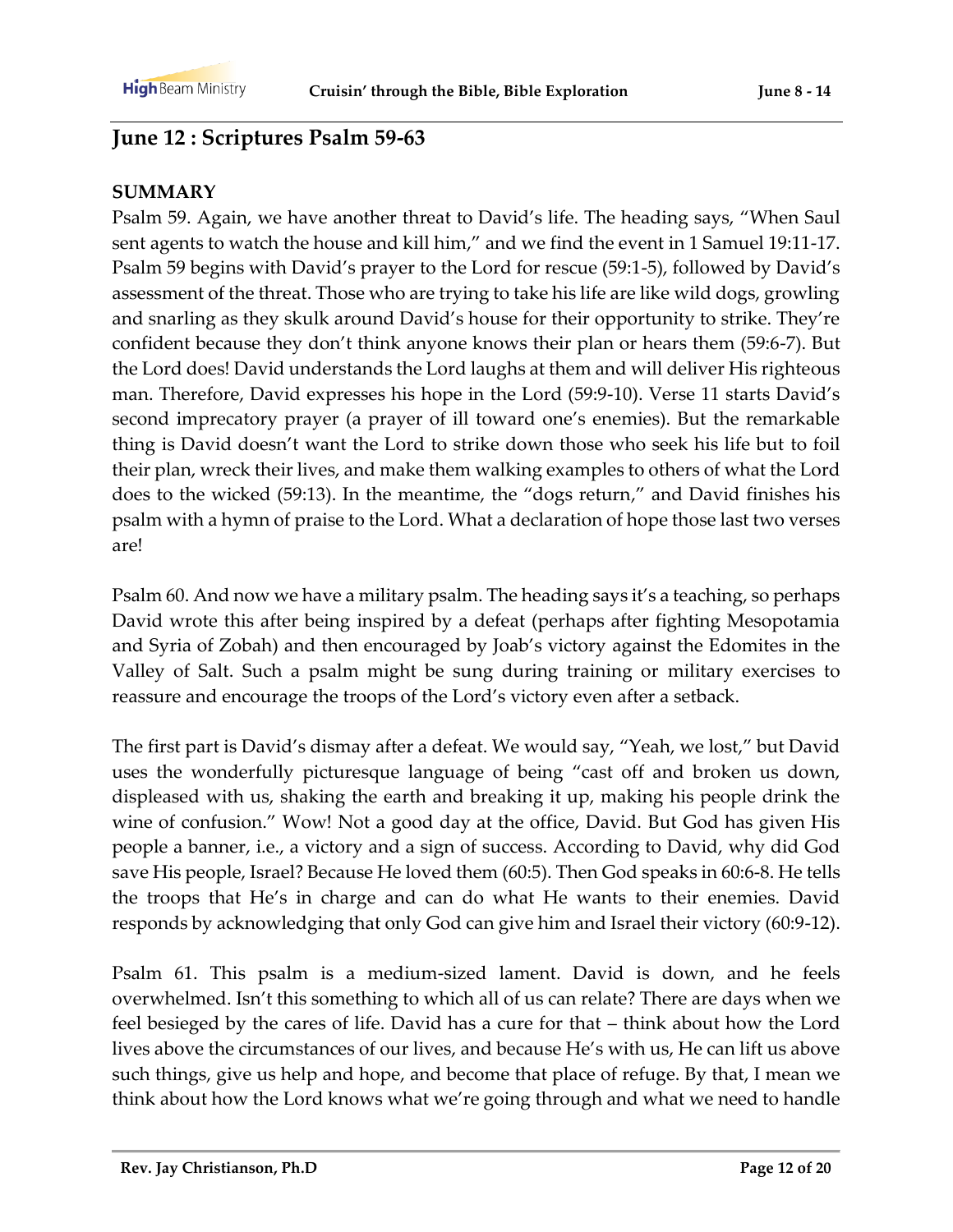our troubles. Just sitting back and thinking about God's immensity, power, and wisdom brings us to a place of rest for a time. "Yeah, things are overwhelming, but I'm just going to let them slide and take some time alone with the Lord, listening to some worship music, talking to Him, or quietly resting in the trust we have in Him. Because David took a time out with Yehovah, he's gained a more positive outlook and asks for long life. That's quite the change from someone who sounded like he was ready to pack it in (61:5-7).

Psalm 62. Jeduthun wrote this piece (or at least it's attributed to him), and it's a beautiful song of trust in the Lord. The psalm opens with Jeduthun in a place of quiet rest. How can he find such calmness? Because He knows the Lord. Jeduthun has experienced the Lord as the source of his salvation, his rock, his salvation, and his defense. Therefore, Jeduthun will stand firm when troubles rise against him (62:1-2), specifically in the form of people attacking him (62:3-4). But Jeduthun has no fear. He simply rehearses what he's already declared about the Lord, and because Yehovah is such a constant help in his life, he can find that place of quiet expectant rest. He tells others to do the same if they want that same sense of refuge, "All you people: Trust in him at all times! Pour out your hearts before him! God is our refuge!" (62:8). Jeduthun has a great perspective. Why fret when life is so short and fragile? Rather than depend on the low things of life – material goods or doing evil – it's better to rely on the Lord for "strength belongs to God, and faithful love belongs to you, Lord."

Psalm 63. When I read this psalm, I think of the time I've walked in the Judean wilderness in Israel. It can get extremely hot and dry! Even in the hill country where David pastured his sheep as a young man, the countryside gets mighty hot and dry between May and October. When David invokes an intense thirst for God, he's simply relating to his experience. Being without God is like being in a "dry, desolate place where there's no water." To get a big drink of the Lord, King David simply looks from his palace to the Tent of the Lord that he constructed in his city, Jerusalem (63:2). I picture him gazing at the Tent where the Lord's presence hovers over the Ark of the Covenant. Knowing the Lord is so near causes David to erupt with joy, "My lips will glorify you because your faithful love is better than life. So I will bless you as long as I live; at your name, I will lift up my hands. You satisfy me as with rich food; my mouth will praise you with joyful lips" (63:3-5). Even at night, the sense of God's presence remains with David as he lay on his bed, listening to the muffled night sounds. He keenly aware of the Lord's protection because His "right hand" (the strong hand, Yehovah's strength) has a firm grip on him. Therefore, enemies may exist, but the king knows their end, even food for jackals. But for David and all who swear allegiance to Yehovah, they will glory in the Lord.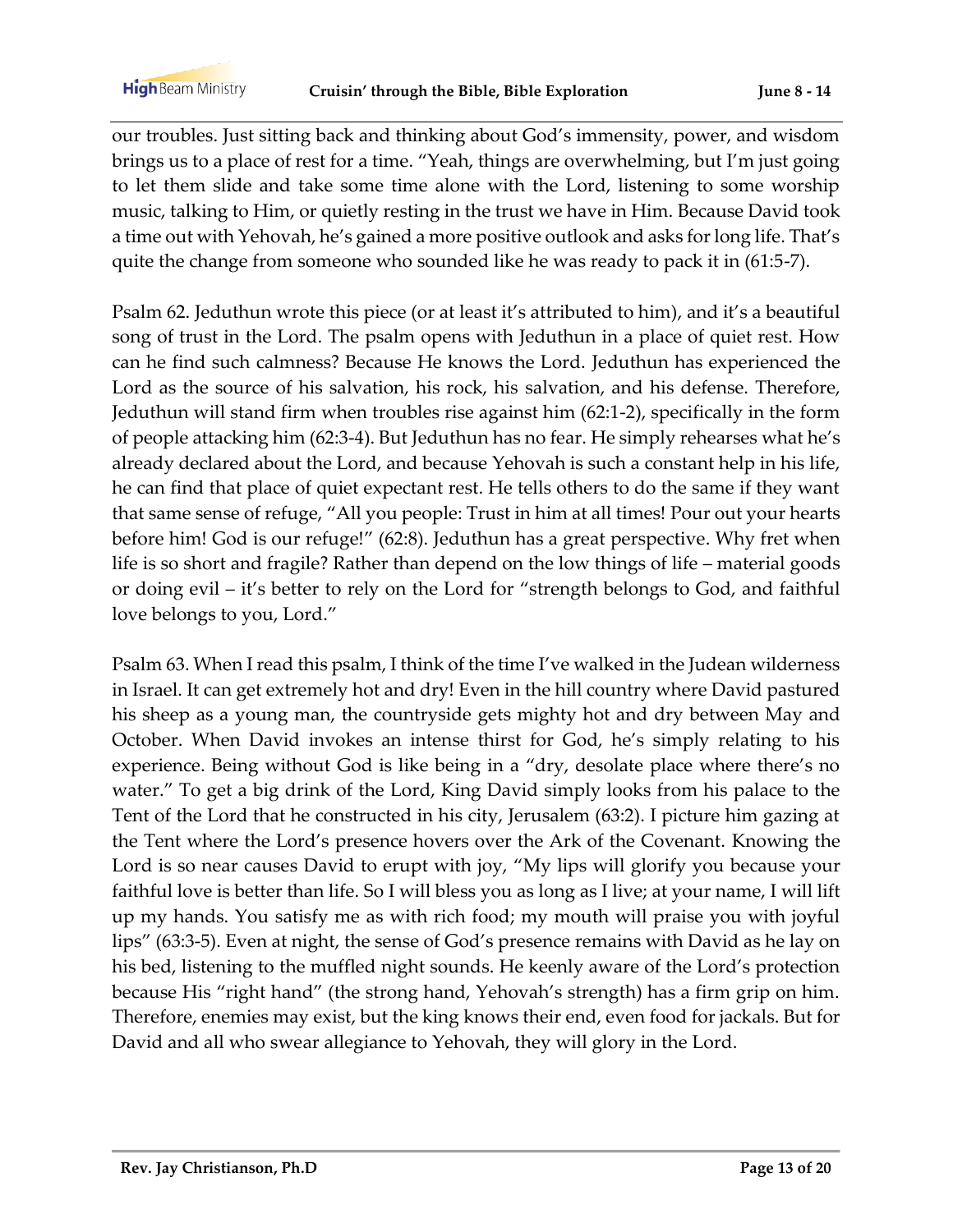#### **INSIGHT**

The troubles in David's life may be different than ours, but just as distressing, right. It's funny when I and some of my friends get into a whining session about our difficulties. It always seems to devolve down to, "Oh yeah? Well, mine tops yours." Why is that? Because *your* trouble doesn't affect *me*, and mine affects me. We all face hardships. Can we settle that? And these things are tough to wrestle with, depending on how intense or persistent they are.

What was one of the ways David handled the troubles that surrounded him in life? One of his primo ways was taking time alone with God to reflect on who He is and His marvelous works. Our troubles are passing, but God is eternal, and the life He has for us into eternity causes our momentary troubles to pale in comparison. The Apostle Paul knew this, "For our momentary light affliction is producing for us an absolutely incomparable eternal weight of glory" (2 Corinthians 4:17) and "But everything that was a gain to me, I have considered to be a loss because of Christ. More than that, I also consider everything to be a loss in view of the surpassing value of knowing Christ Jesus my Lord. Because of him I have suffered the loss of all things and consider them as dung, so that I may gain Christ and be found in him" (Philippians 3:7-9).

When we put our eyes on the Lord and what's in store for us, it deflates the intensity of our troubles to a degree, often making them less than overwhelming. If you're going through something like this now. Take a moment to focus on our magnificent God and what we have in store through Jesus. Then, press on!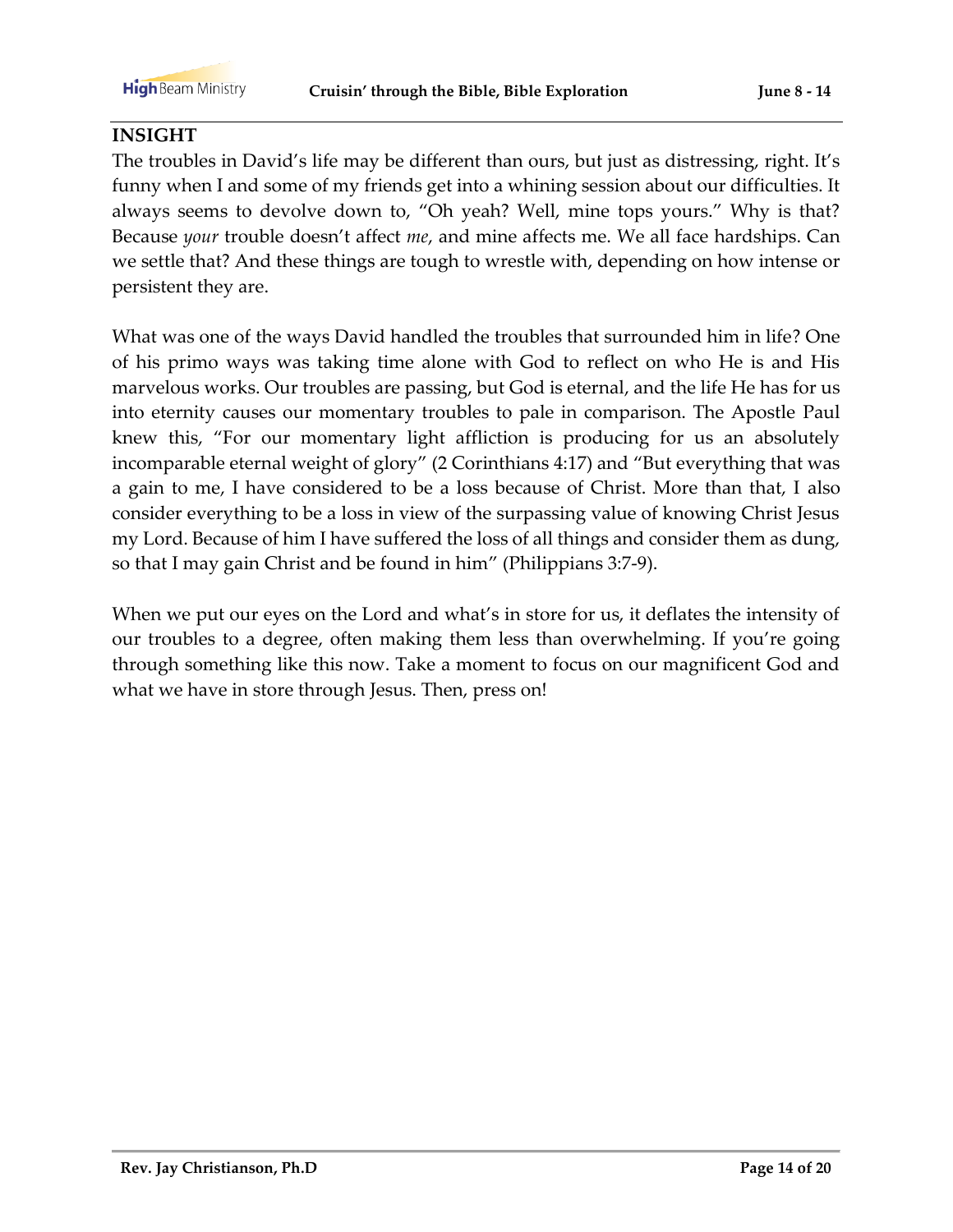# **June 13 : Scriptures Psalm 64-67**

#### **SUMMARY**

Psalm 64. Sometimes I think it's odd that part of the Temple's worship music, given by David to the Chief Musician, are songs bemoaning the personal attacks David experienced. They don't seem to be the usual praise and worship fare that many of today's contemporary worship teams sing. Think about it. What would you think if one of the worship songs on a Sunday morning said, "Listen to me when I complain, God! Protect my life from the enemy's terror! Hide me from the secret plots of wicked people; hide me from the schemes of evildoers who sharpen their tongues like swords" and the rest of David's complaints in this psalm (64:1-6)? You'd probably have a few folks tapping on the pastor's office door, grabbing his arm after the service to tell the Chief Musician (the worship leader) to strike that bummer of a song from the repertoire. But the book of psalms is about life, all of life's experiences, both happy and sad. Perhaps we *do* need some songs that cry out for God to help us because people and leaders in our nation are bent on destroying what God created on these shores. Maybe we need some heartrending songs, as Keith Green wrote in the '70s, such as *Dust to Dust* and *My Eyes Are Dry*.

But David doesn't stay in that place. That's important. He knows Yehovah will easily take out the wicked, and those who watch their downfall will fear God and think about what He's done. As for the righteous, they will be glad when evil is overthrown, declare their trust in God, and glory in the Lord! *Selah.*

Psalm 65. In this psalm, I believe David again draws inspiration from his experience as a shepherd. Think of the countless hours this young boy spent in the fields with his father's sheep. He was with the sheep in good and bad weather, from the sun's rising to its going down, and throughout the year's seasons. You know, when you don't have a screen plastered in front of your face, there's a big beautiful world out there that God created for His children. David blends this nature theme with his experience of Yehovah's forgiveness and merciful atonement for which He will be praised. This psalm is a wisdom and creation song.

All the people of the earth will come to the Lord (65:2). David admits his sinfulness and rejoices that God will forgive him. It's wise to be the person who will draw close to the Lord, live in His courts (His presence), and receive salvation from judgment. Yehovah is not just Israel's Savior but for all people who live in His creation and put their confidence in Him (65:5). And speaking of God's creation, David is swept up in praise to the Lord about His majesty over all creation, how He cares for the earth and provides for His entire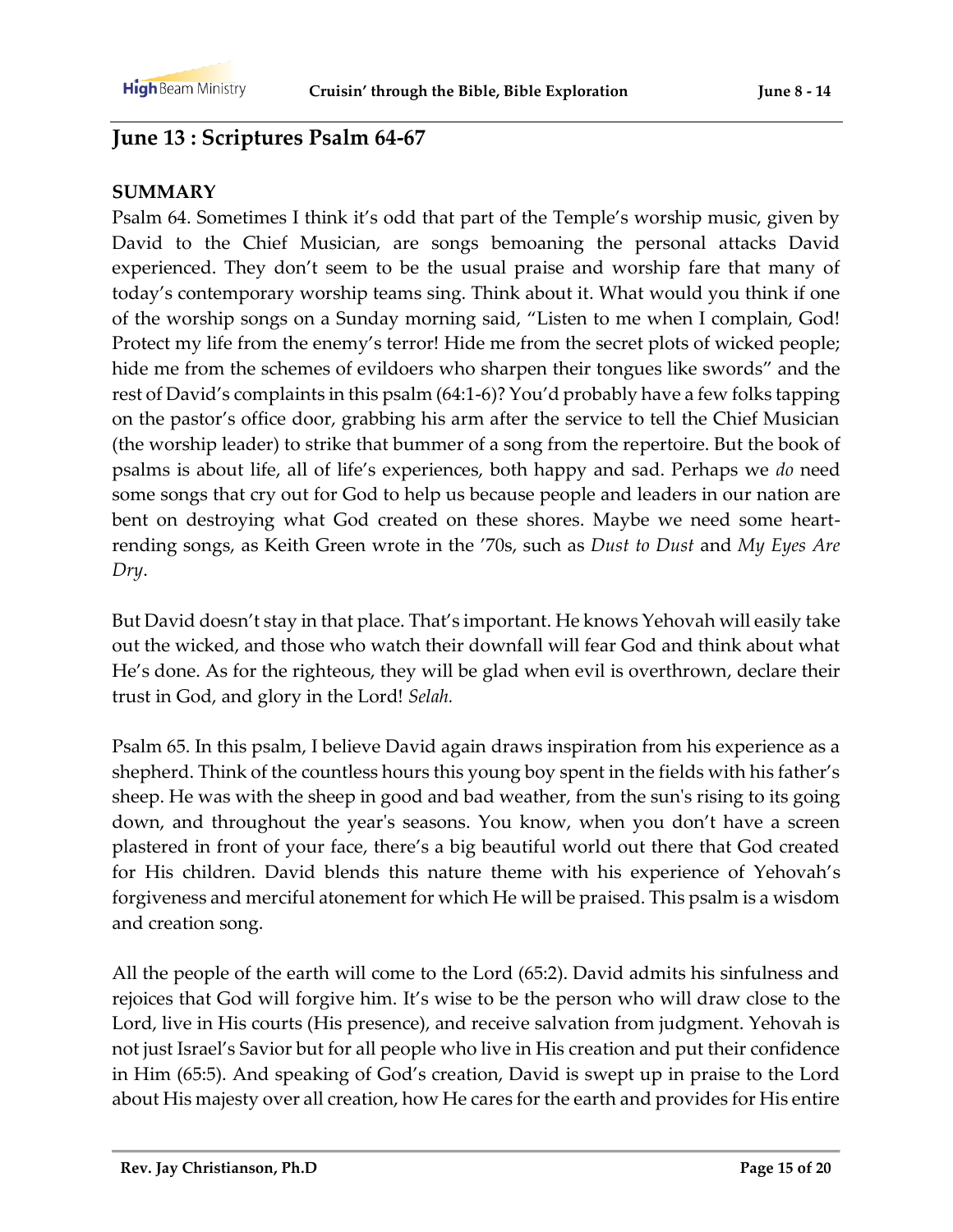world. I can almost see David sitting on a high rocky outcrop and scanning the horizon as the rains move in from the Mediterranean Sea miles away. He knows the rains will fill the furrows of the farms and cause the ground to burst into bloom. The land will soon become lush and verdant with grain and grazing flocks, washed in the colors of wildflowers.

Okay, put down the tablet and the phone and go outside. Look at the beautiful world the Lord has given to you to enjoy.

Psalm 66. What a wonderful hymn of praise Psalm 66 is! It's a great teaching tool for praise and worship. What tickles me is that there is nothing mild or subdued about the psalmist's encouragements – *make a joyful shout, sing out, make His praise glorious! Bam!* The psalmist isn't pulling any punches. Forget the mild and retiring (boring) hymn sings. Crank up the choir and the musicians and let fly! Okay, so we know how powerfully we're to praise God. For what should we praise Him? His awe-inspiring works, His mighty power, and making His enemies submit to Him. All the earth should be rocking with Yehovah!

The psalmist refers to the Lord's mighty work that brought Israel through the Red Sea as an encouragement to worship (66:5-7). Next, he urges all people to praise the Lord for His care by preserving our lives and for giving us stability in life. Even if the Lord allows troubles and adversities to override His people (even attacks by other nations), the psalmist will still praise Him for Yehovah's deliverance. There's *another* reason to glorify God.

Therefore, the psalmist will fulfill his vows as part of his worship time with the Lord. Yes, praise and worship are sacrifices we can make today because it takes our time, attention, and effort. Finally, the psalmist again urges all to worship the Lord but not to hold sin in their hearts because God won't hear their sacrifice of praise. That's not the case with the psalmist. He knows God has heard Him and didn't "reject my prayer; he didn't withhold his faithful love from me" (66:20).

Psalm 67. This simple psalm calls on God to be merciful to Israel, bless them, and look upon them favorably. Why? So that all the nations will witness God's marvelous grace upon a nation. The psalmist desires that *all* nations join Israel in praise of Yehovah because "you judge the nations fairly and guide all nations on the earth." They just don't know it yet. When God blesses Israel, then all the nations will be blessed. And interestingly, that is God's covenant promise to Abraham, "all the peoples on earth will be blessed through you." (Genesis 12:3).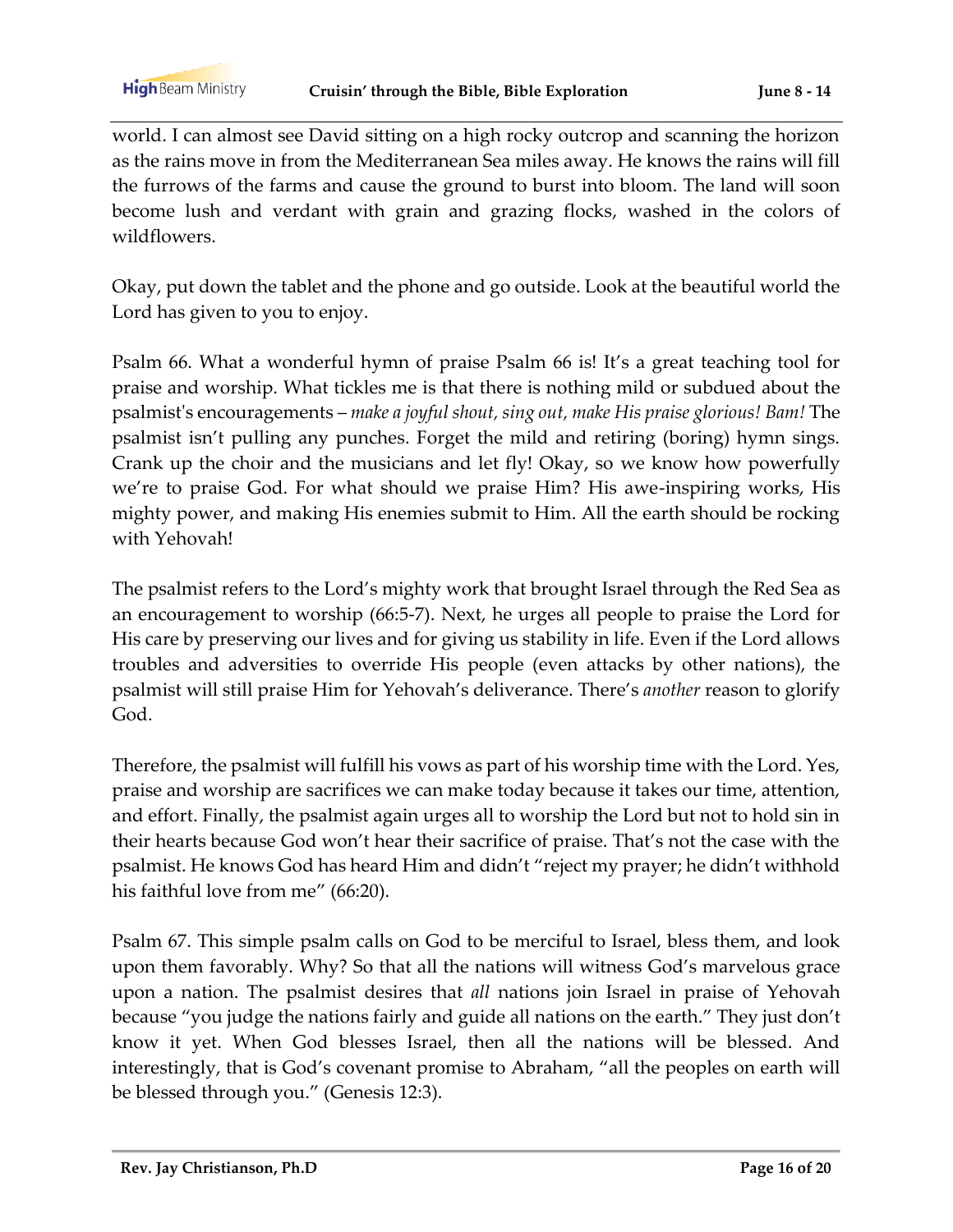#### **INSIGHT**

I've been a Christian for decades, 40+ years. During that time, it was drilled into my head that my Prime Directive (thanks to *Star Trek*) was to evangelize people who are estranged from God. So we went on door to door "witnessing" campaigns and participated in missions outreaches with drama to tell the Gospel, the Good News that we reconnect with our Heavenly Father because Jesus paid the price to redeem us (restore us to God's family). That's all good, but when I started learning about what witnessing means in the Bible, I realized I was working on the lowest level and (usually) most ineffective way to share Jesus. What is the most effective way to share God with a lost world?

LIVE LIKE HIM! Yup, it's true. Actions speak louder than words. I love what a Jewish woman said to my Christian friend. "Let me follow you around for a week, and I'll tell you what you believe."

So, why was Yehovah so adamant about Israel living His way? 1) They were in covenant with Him, which is the summary of the Torah/Law, and 2) "*Be* (action) holy as I am holy" (Leviticus 11:45). In other words, "Live like me because you're supposed to look like your Father." And when we live like Him, His favor is upon us, and other people can see that.

David captures this in "May God be gracious to us and bless us; may he *make his face shine upon us so that your way may be known on earth, your salvation among all nations*" (67:1-2).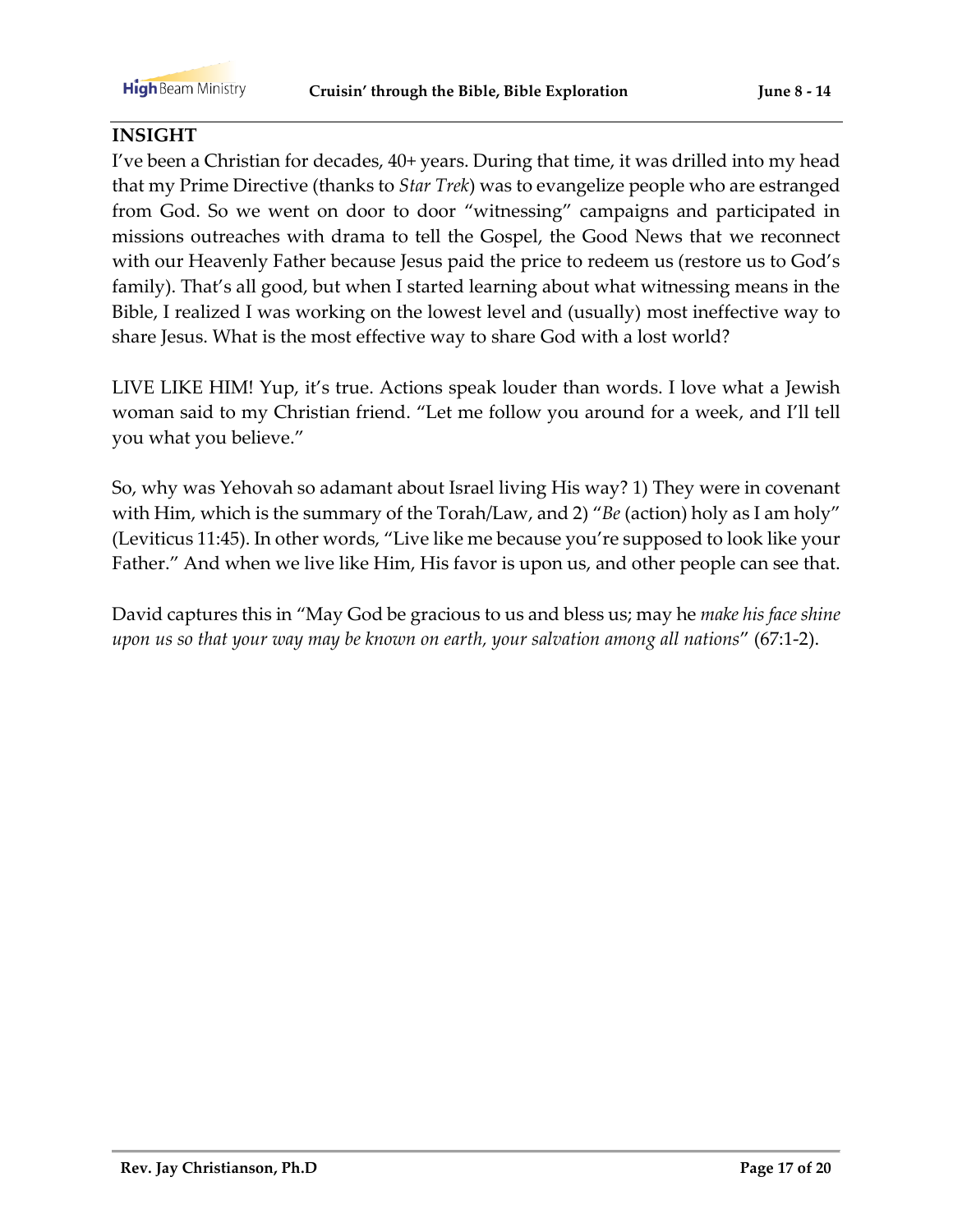# **June 14 : Scriptures Psalm 68-70**

#### **SUMMARY**

Psalm 68. Psalm 68 is one massive psalm of praise to God's Glory and His Goodness to Israel (per the heading). It starts with a bang by asking God to smite His enemies by His presence while the righteous rejoice in God's nearness (68:1-3). The Mighty One who rides on the clouds is the defender of the vulnerable (orphans and widows), establishes families for those who have none, releases the poor, and prospers them. But not so the "rebellious ones." They get dry and parched land (68:4-7). The psalmist waxes poetic in his description of what the Lord has done for His people, drawing on Deborah's Song (Judges 5, the rains breaking forth) and the Exodus story of Israel's meeting with God at Sinai (Exodus 19), per the NKJKV Study Bible. 68:11 speaks of the women who proclaimed God's greatness at the Egyptian Army's demise at the Red Sea, led by Moses' sister, Miriam. The Lord "scattered kings" when Israel conquered the land of Canaan, first the east side of the Jordan River (a reference to Bashan), then the west side where God's presence dwelled in Jerusalem on Mount Moriah. When Israel left Egypt, they went with vast treasures, which they then used for the Tabernacle (68:17-18). The psalmist blesses God for all His blessings to Israel, especially salvation, and escapes from death.

The psalmist praises Yehovah for His action against their enemies, followed by a description of the grand procession of Levites (singers and musicians) leading the tribes into the Temple grounds for worship. Given the description of the procession participants, I think this likely describes all of Israel coming up to Jerusalem for one of the Feasts of the Lord. The remainder of the psalm is a look ahead to the days when all nations come up to Jerusalem to rejoice before Yehovah, and their kings bring great gifts and offerings. Who is this Yehovah? He "who rides in the ancient, highest heavens… and thunders with his powerful voice… who is majestic over Israel and whose power is in the clouds." What a stunning climax to this immense psalm of praise!

Psalm 69. And now we go from a rip-roaring ode to God's greatness to one of David's deep laments. Talk about a mood swing.

David's Psalm 69 has messianic prophecies about Jesus. I like what the NKJV Study Bible says about the comparison between Psalm 22 (Jesus' crucifixion) and this psalm. "Whereas Ps. 22 describes Jesus' physical sufferings, Ps. 69 focuses more on His emotional and spiritual suffering. Yet this psalm was written by David approximately a thousand years before the events it describes. Both psalms begin with the sufferings of David but have their full meaning in the sufferings of Jesus."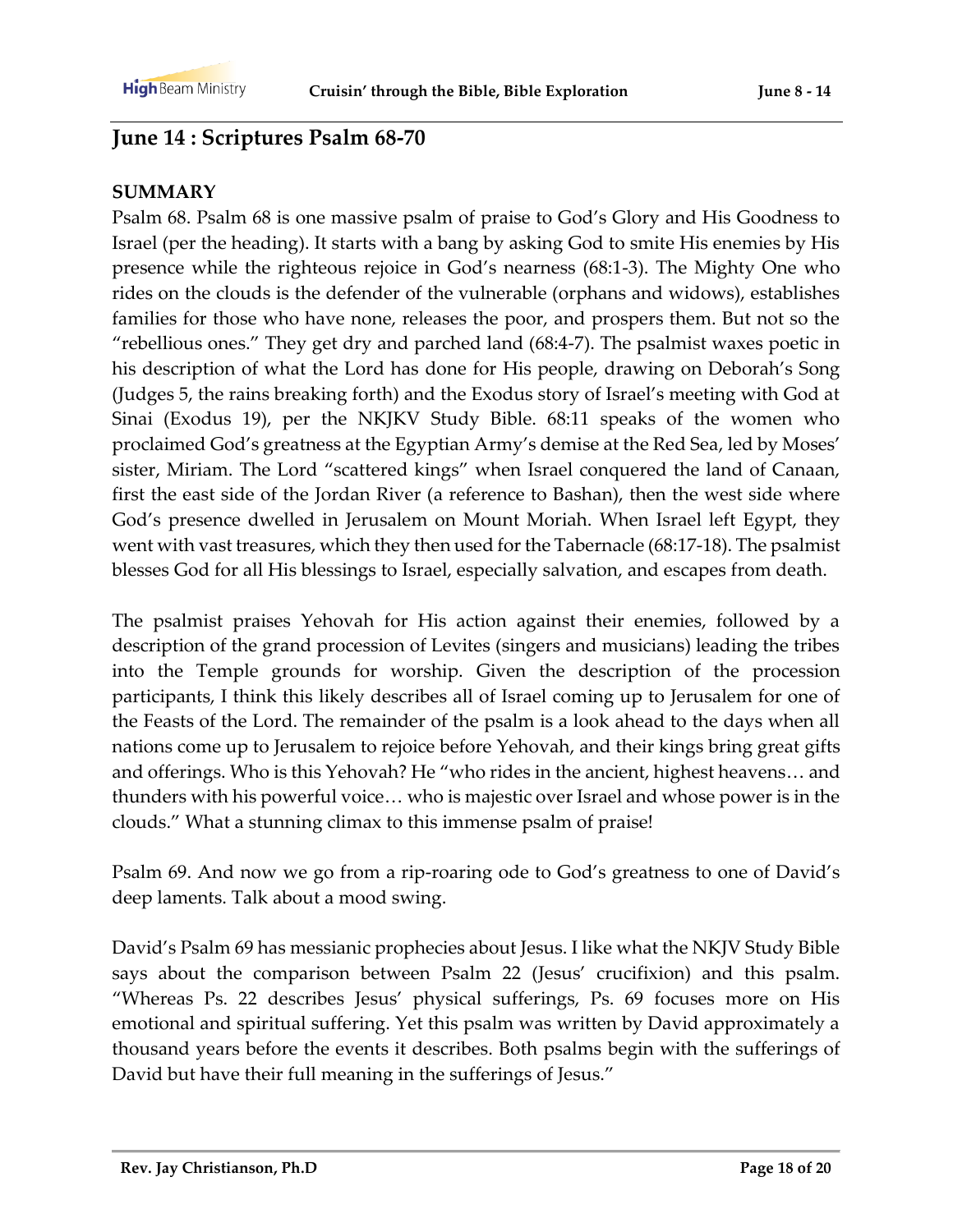I encourage you to read through the psalm from David's perspective and then do it through the lens of Jesus and His crucifixion. In both cases, David and Jesus are in deep distress. Their situation is seemingly hopeless, describing themselves as overwhelmed by a flood and on the verge of drowning. David says his throat is dry (69:3), and Jesus said, "I thirst," a literal fulfillment of this psalm as well as both men being hated for no reason (69:4). While David confesses his sin, Jesus had no sin, but both men bear reproach and shame. Both became strangers to their fellow Jews (because many refused to embrace Jesus as Israel's Messiah).

David proclaims his zeal for the Lord's house (the Tent on Mount Zion), and the Gospel writers described Jesus' driving out the money changers as coming from His zeal for His Father's house (John 2:17). Both men describe their great pain at the people's reproach and ridicule (69:12). And yet, both men called out to their Heavenly Father to preserve them from death, pictured as drowning and going down to the Pit, the standard reference to Sheol, the place of the Dead. David avoided it, but Jesus went through it and was raised from the dead (69:13-14). Both men cry out to God for help and not to turn His face from them, reminiscent of Psalm 22:1 "My God, my God, why have you abandoned me?"

David feels the shame and dishonor dished out to him, and so did Jesus. David's heart was breaking from his sorrow, and Jesus' heart (according to medical estimates) was physically breaking via the stress of the crucifixion. Both men say no one will help them. They're given bitter water to drink and sour wine, but David is poetic as he describes what he's going through (drinking bitterness). However, Jesus did get sour vinegar and gall on a sponge for His thirst (27:34).

David launches into a highly imprecatory prayer, calling down trouble on those who afflicted him after they saw God disciplining the king (69:26). The worst thing David could pray for them was to be struck from the Book of Life (69:28) and not recorded with the righteous. Yes, this is huge. David asks Yehovah to damn them to an eternity apart from Him after death. Imagine praying those kinds of prayers during a Sunday service or prayer time.

On the other hand, Jesus told us to love our enemies and pray for those who persecute us (Matthew 5:44). But when do the wicked enemies get theirs? God says for us to leave that final judgment up to Him, "*Friends, do not avenge yourselves; instead, leave room for God's wrath*, because it is written, *Vengeance belongs to me; I will repay*, says the Lord" (Romans 12:19, italics author). However, Jesus did pronounce a curse on Jerusalem and the house of Israel toward the end of His ministry because the leaders rejected Him. Read this carefully, "Jerusalem, Jerusalem, who kills the prophets and stones those who are sent to